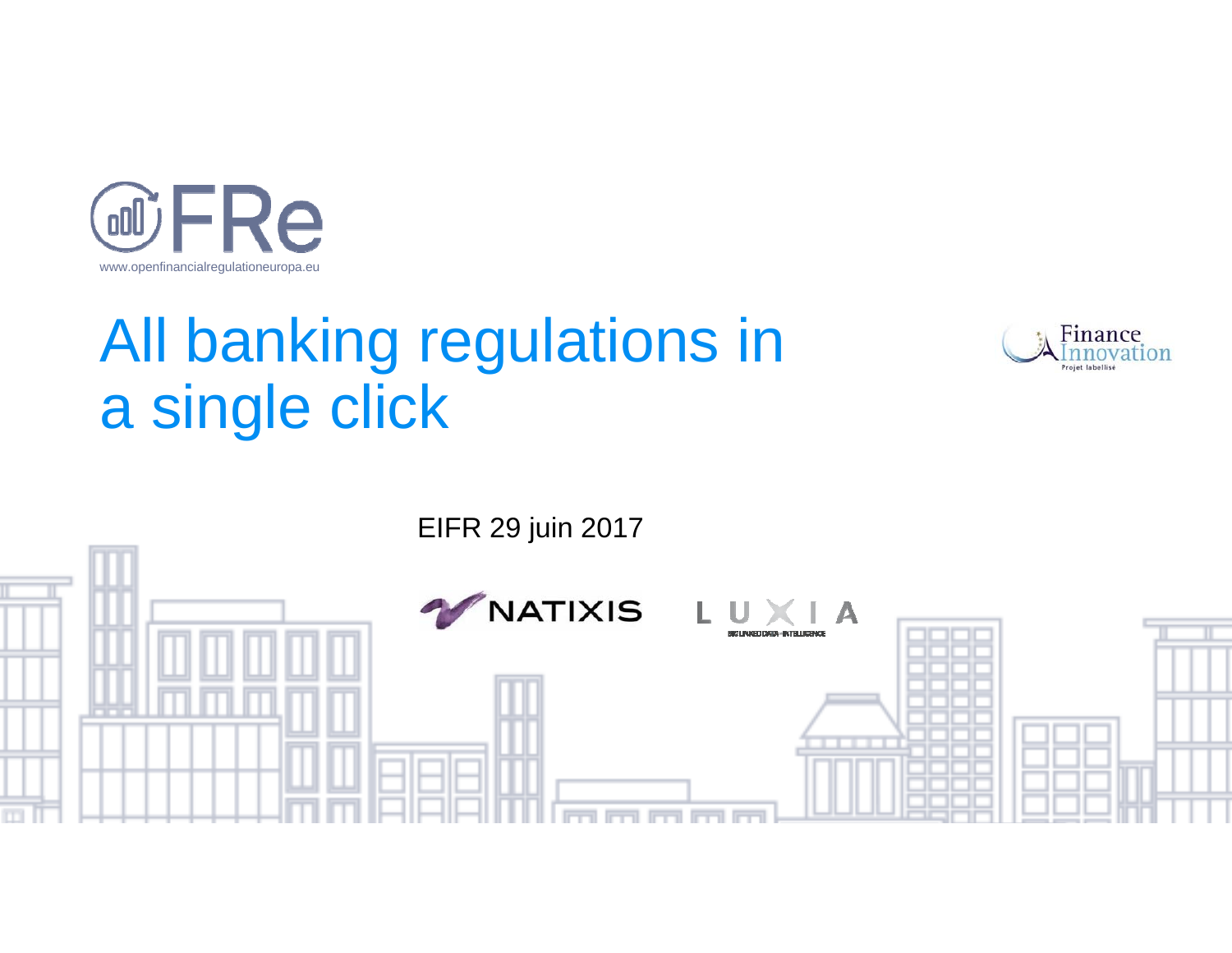

## **Accessing Europe's financial regulation is challenging**

- A multitude of regulations: European, national, local regulators ...
- A diverse range of sources that lack connections between them
- Varied contents: file format, languages, type of access, soft law, official texts and commented are all mixed
- Regulation is in constant revision and finding all versions including the latest is difficult

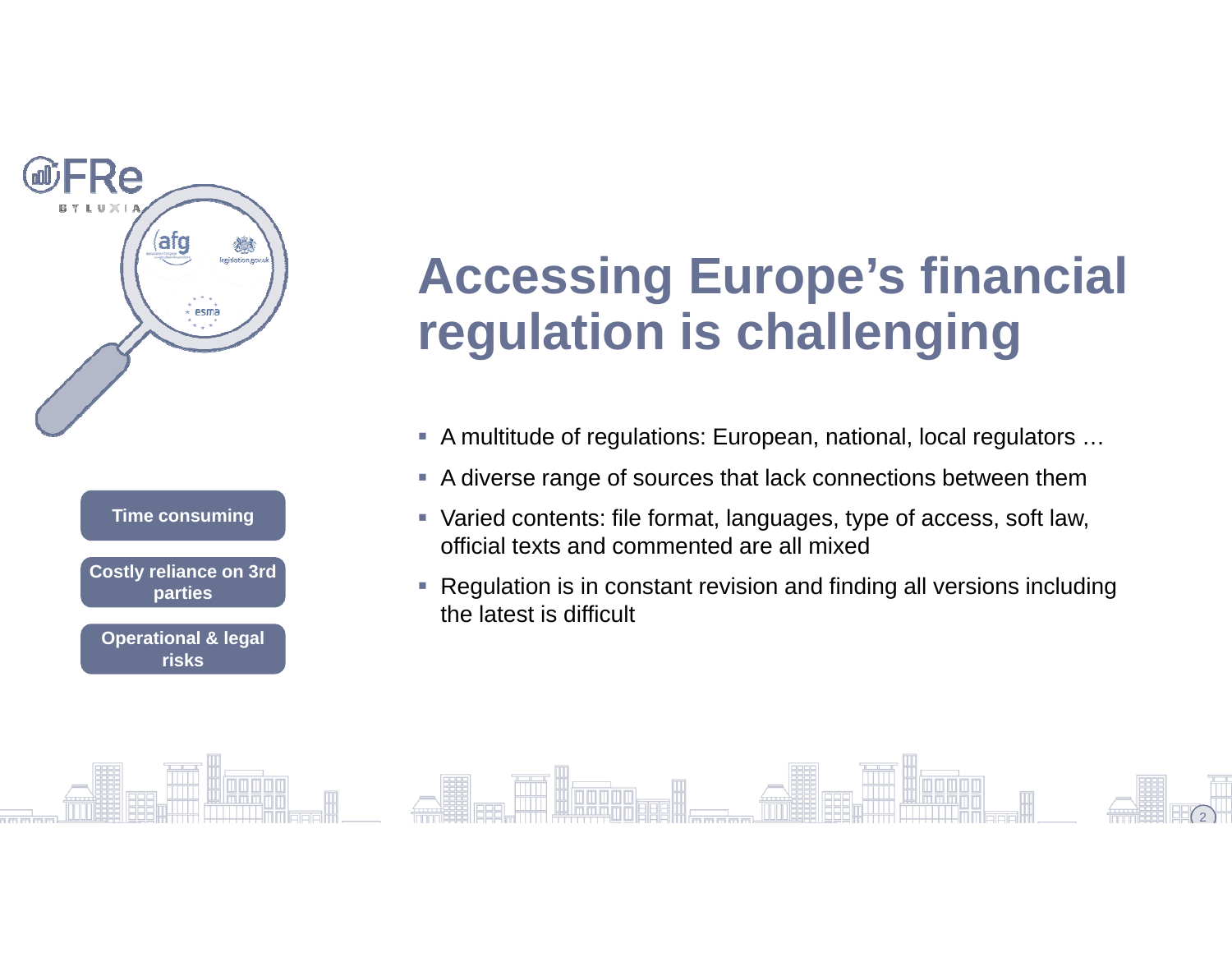



### **Most users want more help and service\***

- Need of access to the original texts
- Exhaustive texts data base
- **Efficient and thorough regulatory monitoring** with alerts
- More than 60% want access to published texts ahead of their application
- More than 50% expect to save at least 20% of their time by using a tool that would do all this

3

\* As identified by the Survey conducted in April- May 2016 by JE ESSEC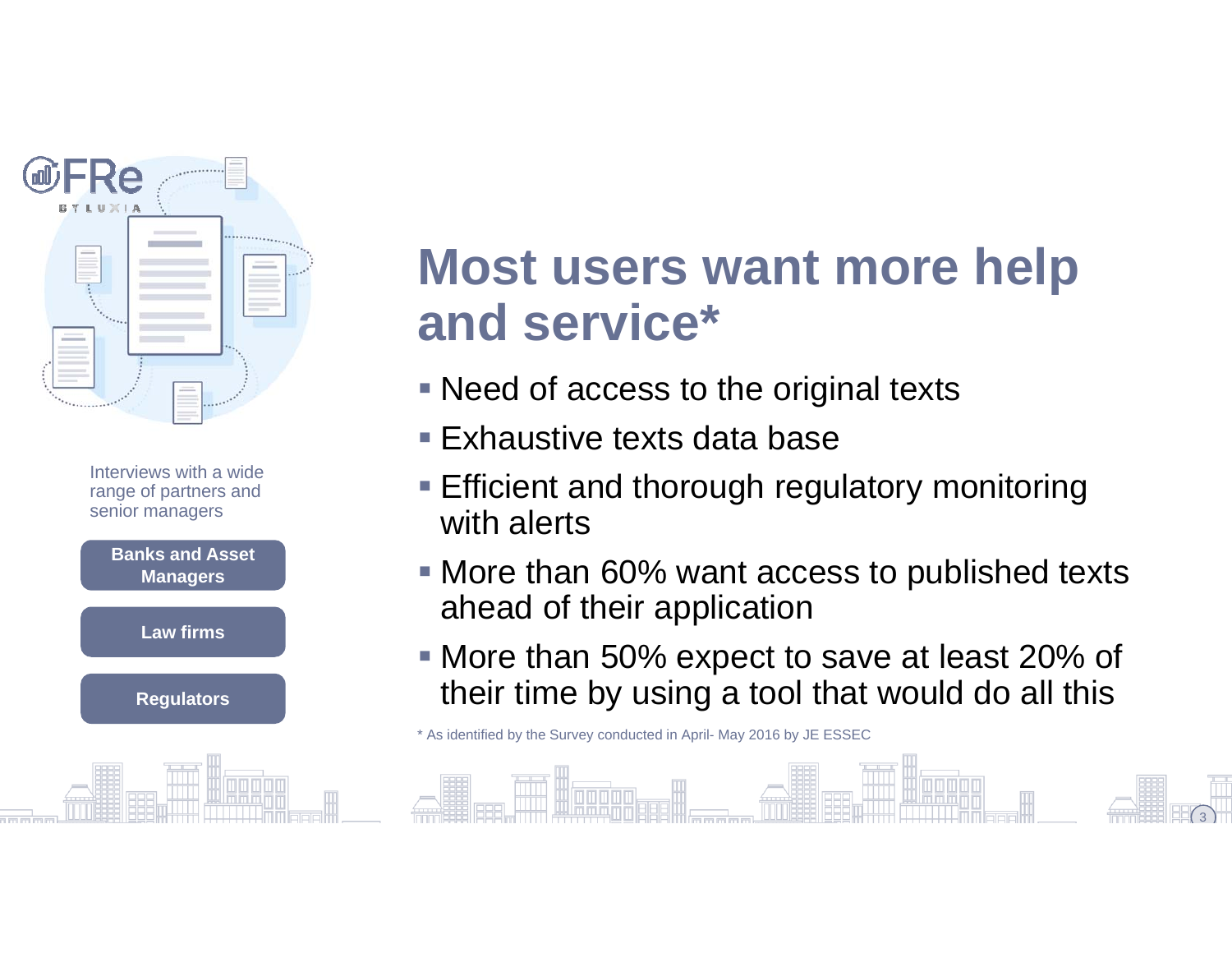

### **A single access to all European Financial Regulation**

A couple of clicks to easily access a range of services that facilitates and speeds up the user's searches:

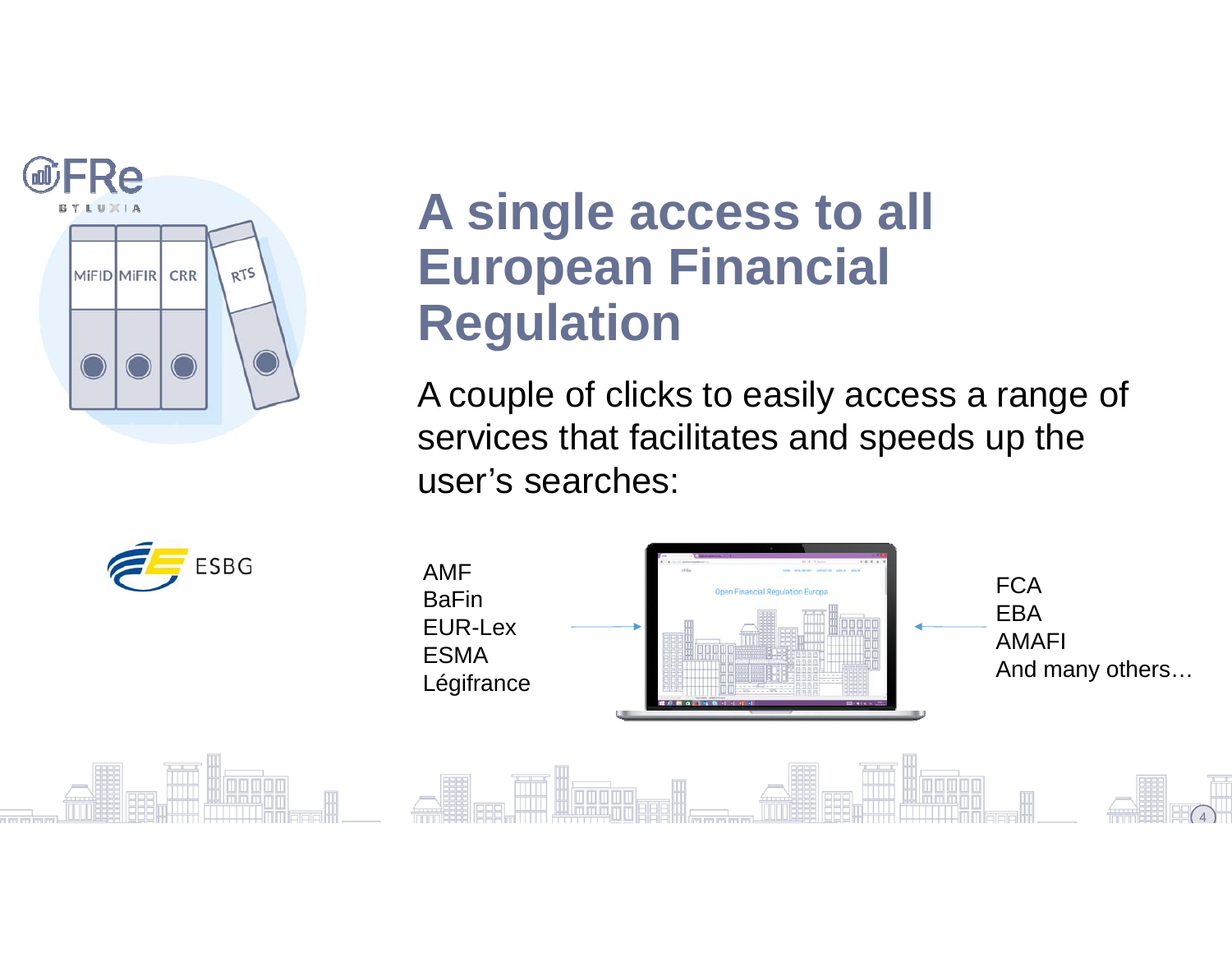# **Based on an advanced technology**





FRe

**BYLUXIA** 

Scraping, consolidation, recovery: algorithms distinguish stocks & flows, enabling labelling of data and scaling of information



#### Powered by Artificial intelligence

#### 2 Storage versionned

- •LegiGraph: normalisation & slicing of data
- •Structured storage
- •Production of links (texts, case-laws)
- • Automatic generation of legal or technical concepts and notions

### Result of requests

- •Data, not links
- •Classification of results by hierarchy
- •Natural language and legal concepts

### **8** Research

LegiRank, our research engine recognizes the legal language Based on SolR and enriched by proprietary developments dedicated to laws and regulations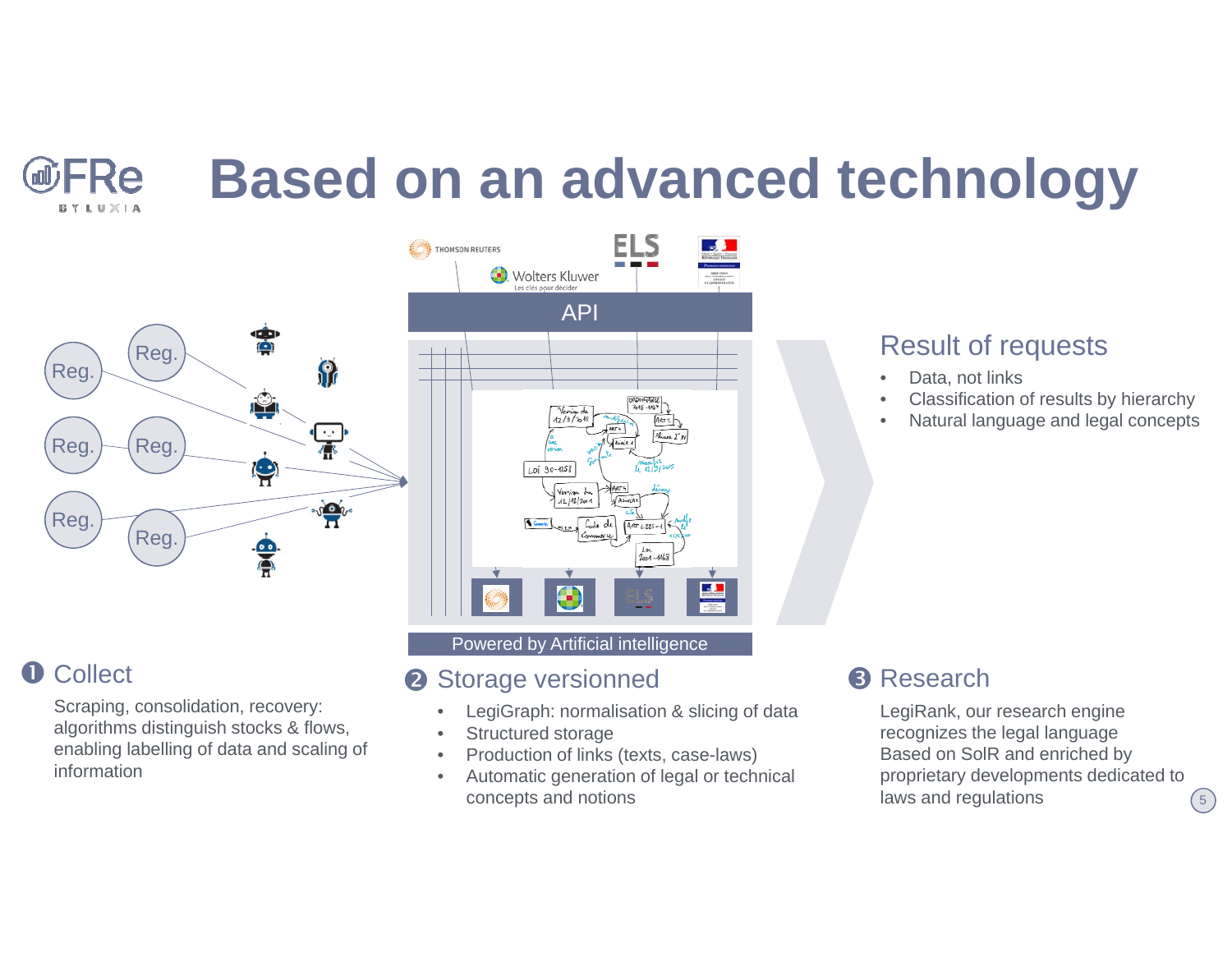

# **A scientific committee to guide our approach**

- **Definition of the scope of banking and finance** regulations
- Validation of terminology and taxonomy associated with texts
- **I** Identification of the concepts behind banking and financial regulations and the links between them

6

**Suggest necessary developments of the** platform in terms of texts and taxonomy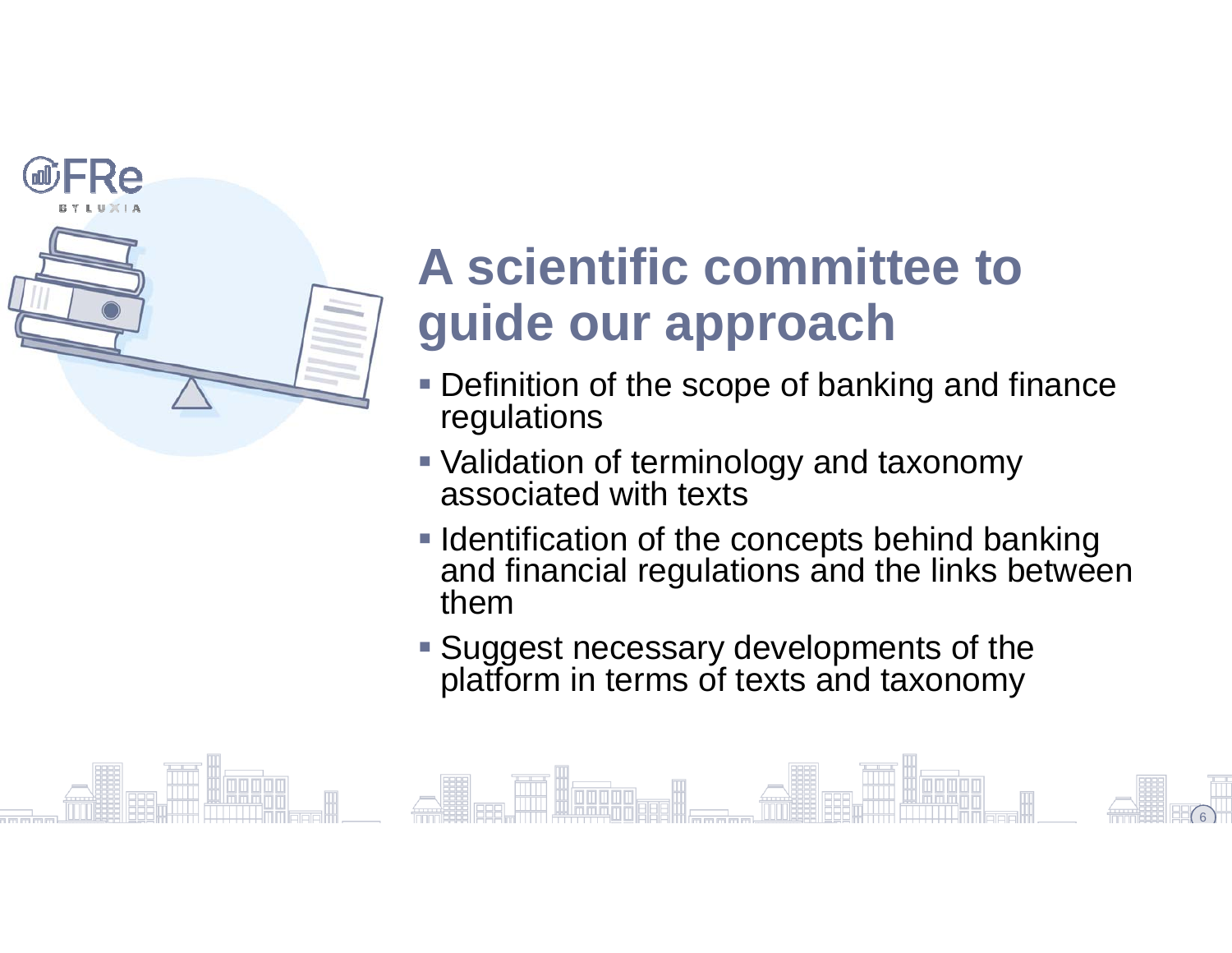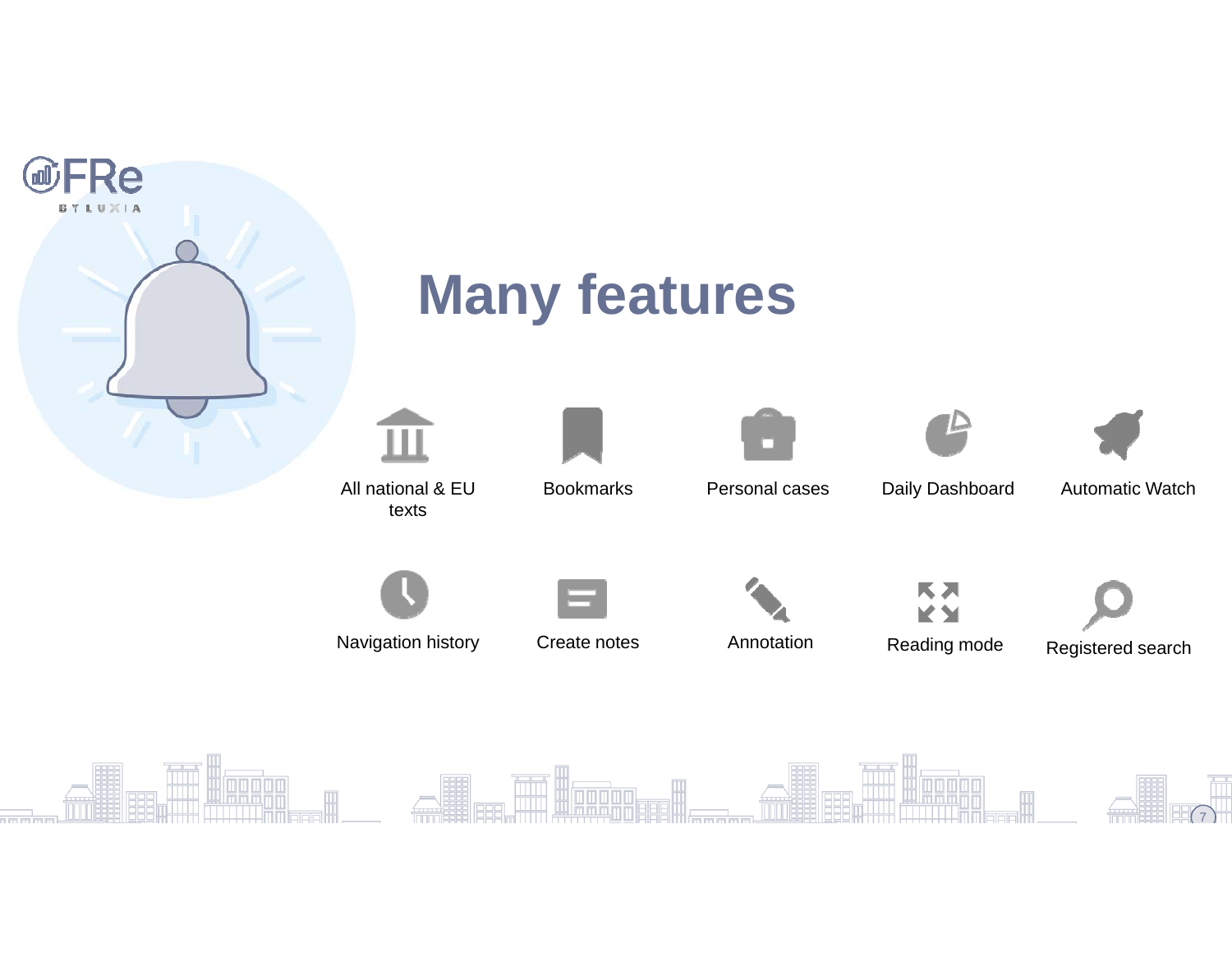

#### Concepts suggestion

We provide key concepts dedicated to regulation

#### FRe Notifications 8 demo@ofre.fr FR # Instant search results  $\bullet$ m/  $\Omega$ Search engine adapt Corpus instantly the results base ♦ Abus de marché ♦ Manipulation de cours • Monopole bancaire • Matière première Tableau de bord Autorité européenne des marchés financiers (aemf/esma) on what user type**Q** Mes recherches 913 954 Résultats (0,006 s) ◯ Page 1 / 45 698 ◯ ↑↓ Pertinence  $\bullet$  $\equiv$  Liste  $\equiv$  Hiérarchie ● Filters **Favoris intelligent** User can filter the results with several criteriaCour de cassation, civile, Chambre civile 1, 16 mai 2013, 12-21.338, Publié au bulletin Filtres  $\circ$ prescriptions afin d'assumer ses responsabilités personnelles au regard de ses compétences ; Attendu que, pour rejeter l'action en garantie  $\Box$  Codes (283) de M. X..., gynécologue-obstétricien, condamné à réparer, à hauteur de 80 %, le préjudice subi par Mme Y..., victime, à la suite d'un Notes  $\Box$  Lois et règlements (82 669) accouchement le 18 décembre 1992, d'une phlébite cérébrale qu'il avait[...] tardé à diagnostiquer, contre M. Z..., anesthésiste, la cour Jurisprudence administrative (367 985) d'appel, statuant sur renvoi après l'arrêt de cassation du 28 avril 2011 (pourvoi nº 10-16. 230), ayant constaté, d'une part, que la pathologie **O** Historiau Jurisprudence judiciaire (403 843) était une suite de l'accou[...] chement et non de l'anesthésie, d'autre part, que c'est M. X... qui assurait, en sa qualité de gynécologue-Autorité des marchés financiers (4) obstétricien, le suivi de l'intéressée au sein du service de « suites des couches », en a déduit que le diagnostic de phlébite cérébrale, qui Session Législation et réglementation UE (21 627) rolovai Jurisprudence judiciaire, 16 juin 2013  $\Box$  Jurisprudence UE (29 296) Jurisprudence AELE (240) Liste d'aptitude au grade de ministre plénipotentiaire de seconde classe au titre de l'année 1992 - version JO  $\circ$ **Réinitialiser les facettes** M. Lévitte (Jean), [...] M. Dufour (Jean-Raphaël), [...] M. Melot (Christian), [...] M. Schricke (Jean-Paul), [...] M. Schluty (Yves), [...] M. **MES DOSSIERS** Q Champenois (Lucien). [...] M. de Belenet (Régis). [...] M. Fieschi (Pascal). [...] M. Grasset (Frédéric). [...] M. Nougarède (Jean-François). [...] M. Rohou (Camille). [...] M. Villemur (Patrick). [...] M. Reynard (Thierry). [...] M. Narich (Richard). [...] M. Rummelhardt (Jacques). [...] M. Pavec Personal folder with watchMiFid (Albert) Lois et règlements, 29 mars 1992 User can create its own folder Arrêté du 22 novembre 1978 NOMINATION DE MEMBRES : M. LAVEISSIERE & M. TOUBIN EN REMPLACEMENT with searches or documents DE M. AMIEL & M. GROJEAN M. OUVRARD EST NOMME EN QUALITE DE MEMBRE SUPPLEANT DE M. and we will update LAVEISSIERE, M. MONJOIN EN REMPLACEMENT DE M. CLAUDON - version JO ä Lois et règlements, 22 décembre 1978 automatically the results.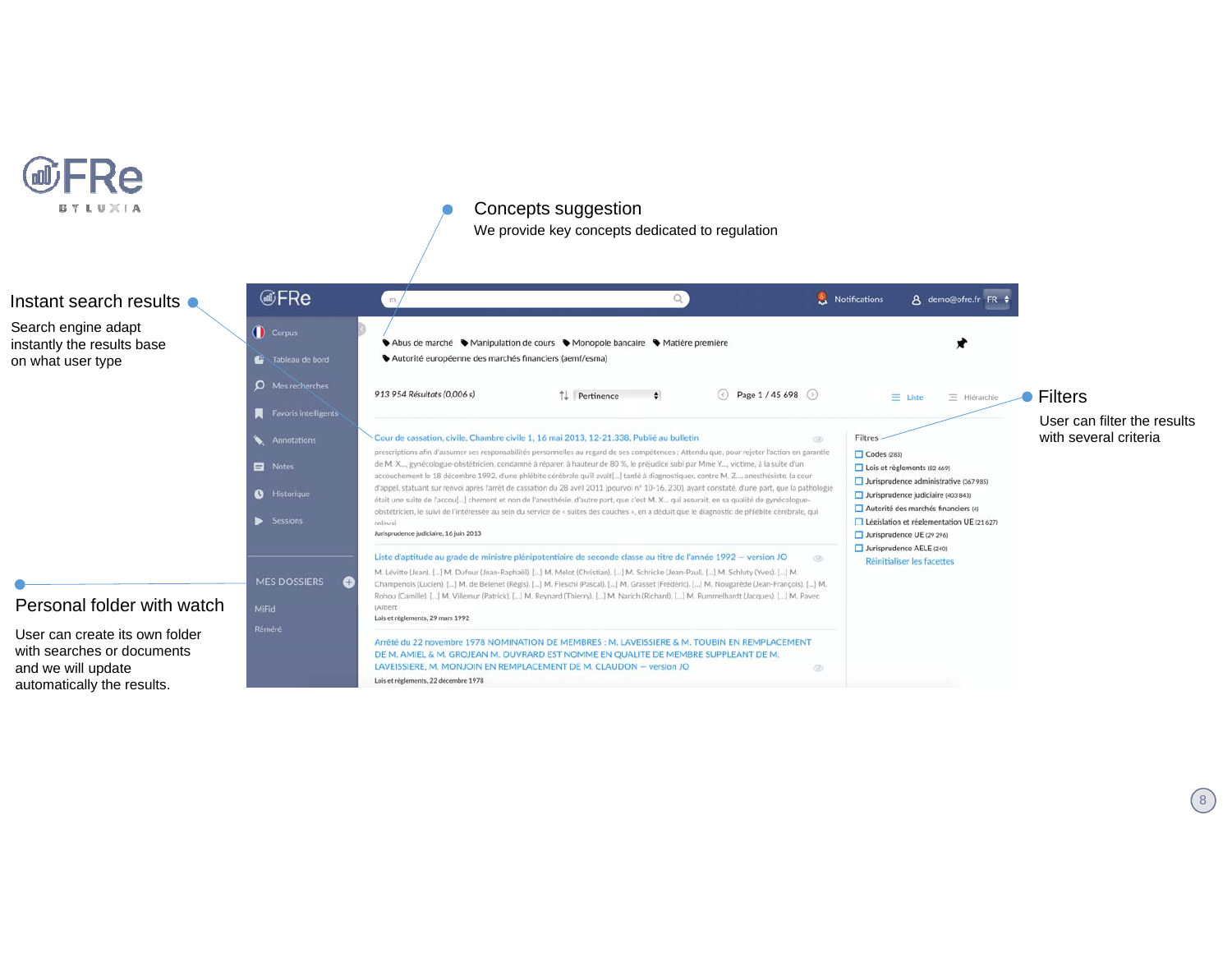

Ranking **o** 

We score all texts to be able to provide first the more accurate texts for an issue

### For a chosen issue, we provide the best results<br>classified by hierarchy of law : Directives > nati classified by hierarchy of law : Directives > national<br>regulation > sanctions…

| <b></b> ⊮FRe                                 | 9<br>Rechercher                                                                                                                                                                                                                                                                                                                                                      | Notifications<br>A demo@ofre.fr FR $\div$                                                                                                                                            |
|----------------------------------------------|----------------------------------------------------------------------------------------------------------------------------------------------------------------------------------------------------------------------------------------------------------------------------------------------------------------------------------------------------------------------|--------------------------------------------------------------------------------------------------------------------------------------------------------------------------------------|
| Corpus                                       | Sondage de marché x<br>۰                                                                                                                                                                                                                                                                                                                                             |                                                                                                                                                                                      |
| Tableau de bord<br>O Mes recherches          | 17 Résultats (0,121 s)<br>Page $1/1$ $($<br>Pertinence<br>$\div$<br>$(\langle \rangle)$                                                                                                                                                                                                                                                                              | $\equiv$ Liste<br>$\equiv$ Hierarchie                                                                                                                                                |
| Favoris intelligents<br>Annotations<br>Notes | Législation et réglementation (7)<br>Traités internationaux (2)                                                                                                                                                                                                                                                                                                      | Filtres<br>$\Box$ Codes (3)<br>$\Box$ Lois et règlements (1)<br>$\Box$ Jurisprudence administrative (3)<br>$\Box$ Législation et réglementation UE (2)<br>Réinitialiser les facettes |
| Historique<br><b>Sessions</b>                | Règlement (UE) n ° 596/2014 du Parlement européen et du Conseil du 16 avril 2014 sur les abus de marché<br>(règlement relatif aux abus de marché) et abrogeant la directive 2003/6/CE du Parlement européen et du Conseil<br>et les directives 2003/124/CE, 2003/125/CE et 2004/72/CE de la Commission Texte présentant de l'intérêt<br>pour l'EEE<br>$\circledcirc$ |                                                                                                                                                                                      |
| <b>MES DOSSIERS</b><br>O                     | Directive 2014/57/UE du Parlement européen et du Conseil du 16 avril 2014 relative aux sanctions pénales<br>applicables aux abus de marché (directive relative aux abus de marché)<br>$^{\circ}$                                                                                                                                                                     |                                                                                                                                                                                      |
| viFid<br>téméré                              | Législation (3)                                                                                                                                                                                                                                                                                                                                                      |                                                                                                                                                                                      |
|                                              | Code monétaire et financier, article L621-14 - 11 décembre 2016<br>$\circledcirc$                                                                                                                                                                                                                                                                                    |                                                                                                                                                                                      |
|                                              | Code monétaire et financier, article L465-1 - 3 juillet 2016<br>$\circledcirc$                                                                                                                                                                                                                                                                                       |                                                                                                                                                                                      |